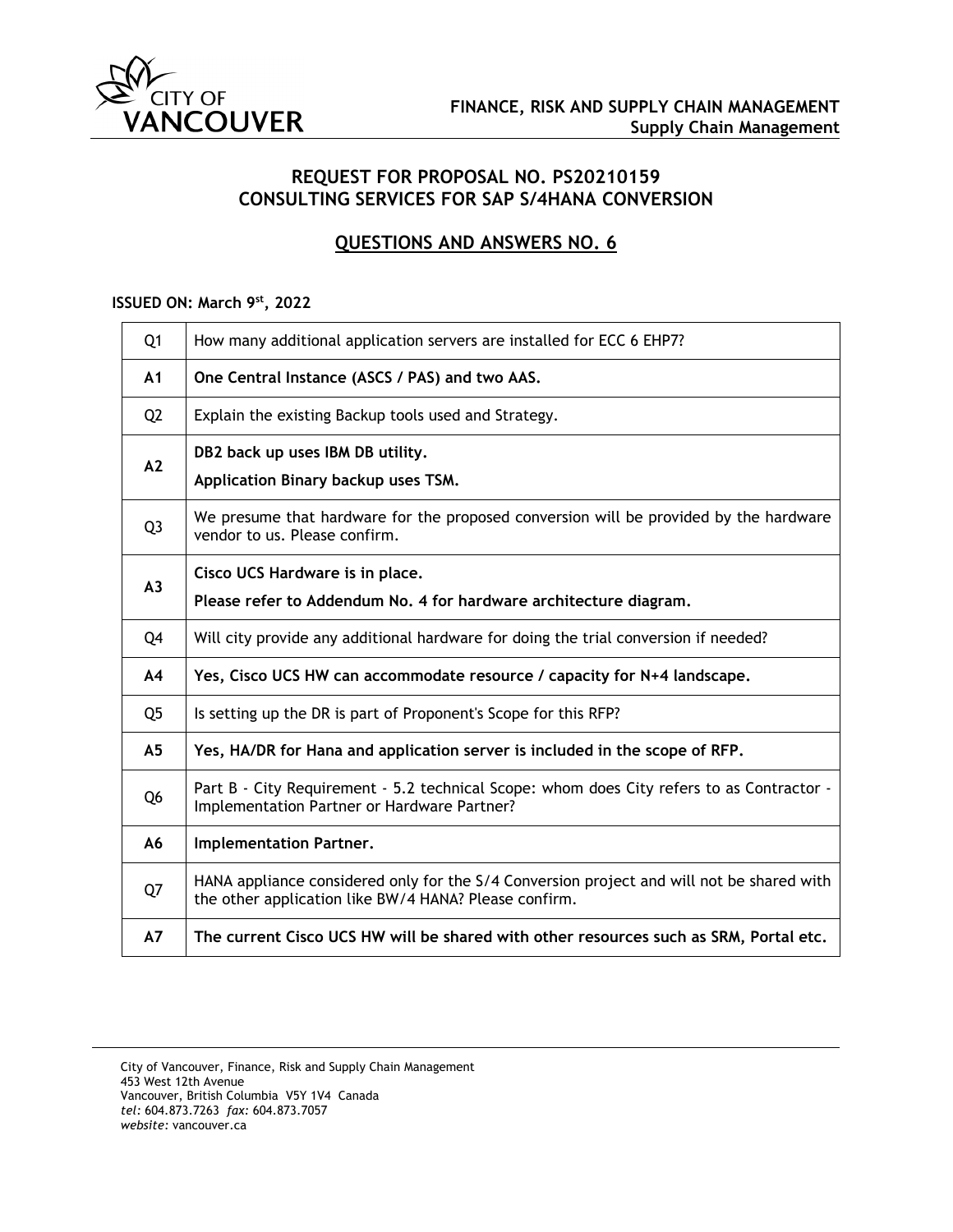### REQUEST FOR PROPOSAL NO. PS20210159 CONSULTING SERVICES FOR SAP S/4HANA CONVERSION QUESTIONS AND ANSWERS NO. 6

| Q8              | Is there an option to host in the Cloud with Azure or AWS or GCP or other cloud vendor?                                                                                                            |
|-----------------|----------------------------------------------------------------------------------------------------------------------------------------------------------------------------------------------------|
| A8              | Production S4 HANA must be hosted ON Prem.<br>Future consideration for cloud to host non prod S4 workloads in hyperscaler.                                                                         |
| Q9              | Has City undertaken any archiving on the ECC landscape? If yes, please mention the details.                                                                                                        |
| A9              | Technical Archiving is in place and active. Functional objects are not archived.                                                                                                                   |
| Q10             | Are SAP Applications accessed only inside the Client VPN or on the internet as well?                                                                                                               |
| A10             | All SAP applications are only accessed inside the COV network and using VPN. No<br>exposure to Internet.                                                                                           |
| Q11             | In the target Landscape, is the plan to have same operating system and version as like<br>current landscape?                                                                                       |
| A11             | No, the Target OS will be RHEL. Current SAP Landscape uses IBM AIX Unix.                                                                                                                           |
| Q12             | Please provide modules that have been implemented in Enterprise Portal.                                                                                                                            |
| A12             | SRM (P2P), HR (ESS & MSS), and SAP Web GUI for ECC transactions.                                                                                                                                   |
| Q13             | Are there any customizations done in Enterprise Portal?                                                                                                                                            |
| A13             | Standard iviews and roles are customized for the City's needs. Few customized BSP<br>exists for P2P functions.                                                                                     |
| Q14             | What transport mechanism is used for EP Transports (Exp/Imp or CTS or NWDS)?                                                                                                                       |
| A14             | EP uses Export and Import.                                                                                                                                                                         |
| Q <sub>15</sub> | Please provide a list of Interfaces to/from SAP with type (WSDL, FTP, JDBC). Which of these<br>are critical interfaces?                                                                            |
| A15             | Custom program list was provided earlier.                                                                                                                                                          |
| Q16             | We understand from RFP, that SAP Successfactors is connected to SAP ECC via SAP PI. Can<br>you please provide more details on the integration touch points.                                        |
|                 | Two Components are installed in SAP ECC to support SAP ECC > PI > SF integration                                                                                                                   |
| A16             | SFIHCM03<br>600<br>0011<br>1.<br>SAPK-60011INSFIHCM03 SFIHCM03: HCM integration<br>with SuccessFactors<br>SFIHCM02<br>0013<br>600<br>SAPK-60013INSFIHCM02 Integration Success Factors<br>2.<br>600 |
|                 | Sap pi soap axis adapter is configured to connect to SF on cloud for Employee update<br>interface from ECC.                                                                                        |